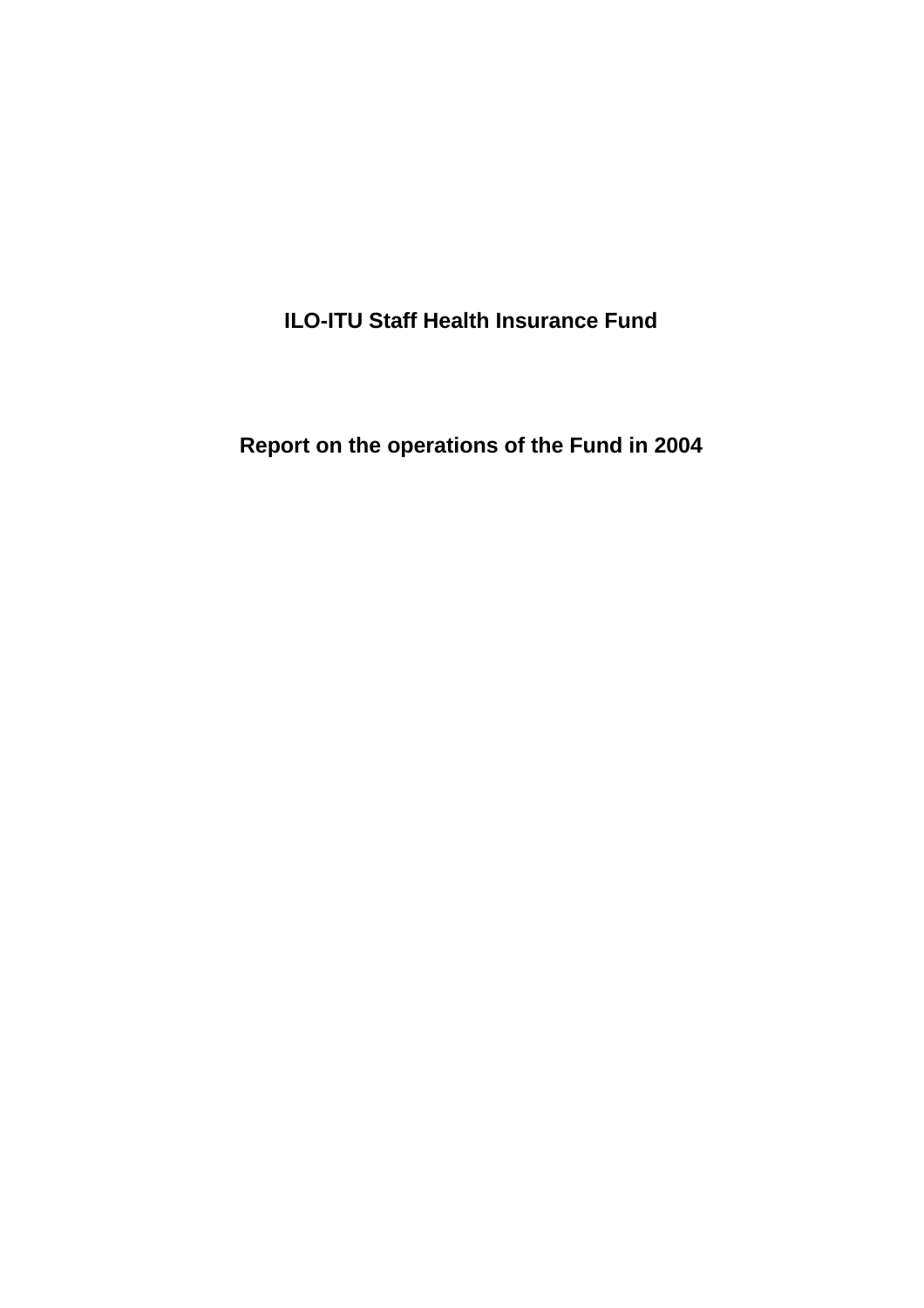The present report is hereby submitted to the executive heads of ILO and ITU and to the insured persons, pursuant to article 4.7.1(i) of the Regulations.

## **1. Composition of the Management Committee in 2004**

**1.1.** Pursuant to article 4.1 of the Regulations, the Management Committee was composed of the following titular (T) and substitute (S) members. An asterisk (\*) next to the name indicates that this committee member also served on the Standing Subcommittee (established under article 4.7.2 of the Regulations).

# **Representing insured persons**

# **ILO**

Mr. Philippe Egger \* (T) Ms. Mireille Ecuvillon (T) Mr. J. François Santarelli \* (T) Ms. Ursula Kulke (S) Ms. Xenia Scheil-Adlung (S) Ms. Irene Cross (S)

# **ITU**

Mr. Jacques Bacaly \* (T) – **Chairperson** Mr. David Broadhurst (S)

# **Representing the Executive Heads**

# **ILO**

Ms K. Kamioka (T) – **Vice-Chairperson** Mr. C. Agbavwe (T) Ms. Chantal Pelvey (T) Mr. T. Geckeler\* (S) Ms A. Drouin (S) *as of 29 November 2004*

# **ITU**

Mr. D. J. Goossen (T) *until 28 June 2004* Mr. M. Rolland (T) *as of 29 June 2004* Ms. R. Lewis-Einhorn\* (S) *until 28 June 2004* Ms. M. Wilson\* (S) *as of 29 June 2004*

# **2. Financial situation**

# **2.1. Assets and liabilities**

**2.1.1.** As at 31 December 2004, the Fund had assets valued at US\$48,624,609 and

liabilities of US\$9,476,140, of which 92.9 per cent is accrued liability for unsettled claims. The *Assets and liabilities statement* is attached as **Annex I**. It provides details on assets, liabilities and the balance of the Guarantee Fund at the end of 2004 together with comparative figures for 2003.

## **2.2. Results of operating activities**

The *Income and expenditure statement* is attached as **Annex II**.

- The first part of **Annex II** reflects the Fund's operating transactions. Total contributions received in 2004 amounted to US\$30,099,024. Total benefits paid in 2004 amounted to US\$35,907,731. The net operating deficit amounted to US\$5,938,673.
- ! The second part of **Annex II**, under the heading "Investment transactions", reflects the result of the Guarantee Fund investments. In 2004 the Fund recorded a net income from investment transactions of US\$3,156,177 including gains on currency trading of US\$2,227,314. More details on investment performance are provided in section 2.3 of the present report.
- In summary, the deficit of US\$2,782,495 from operating and investment activities was mitigated by the revaluation gain of US\$5,773,770 which resulted in the net surplus of US\$2,991,275.
- The average contribution per contributing member (excluding voluntarily covered dependants) in 2004 was US\$4,551.88 compared with US\$4,276.47 in 2003 (i.e. a 6.4 per cent increase in relation to 2003).

 The average amount of benefits paid per contributing member (excluding voluntarily covered dependants) was US\$5,458.66 in 2004 compared with US\$4,844.42 in 2003 (i.e. a 12.7 per cent increase in relation to 2003). The sharp increase in benefits paid reflects the overall adverse development of medical expenses in Switzerland, driven principally by high utilization and continued cost increases.

**EXECUTE:** A continued downward trend in the exchange rate of the US dollar against the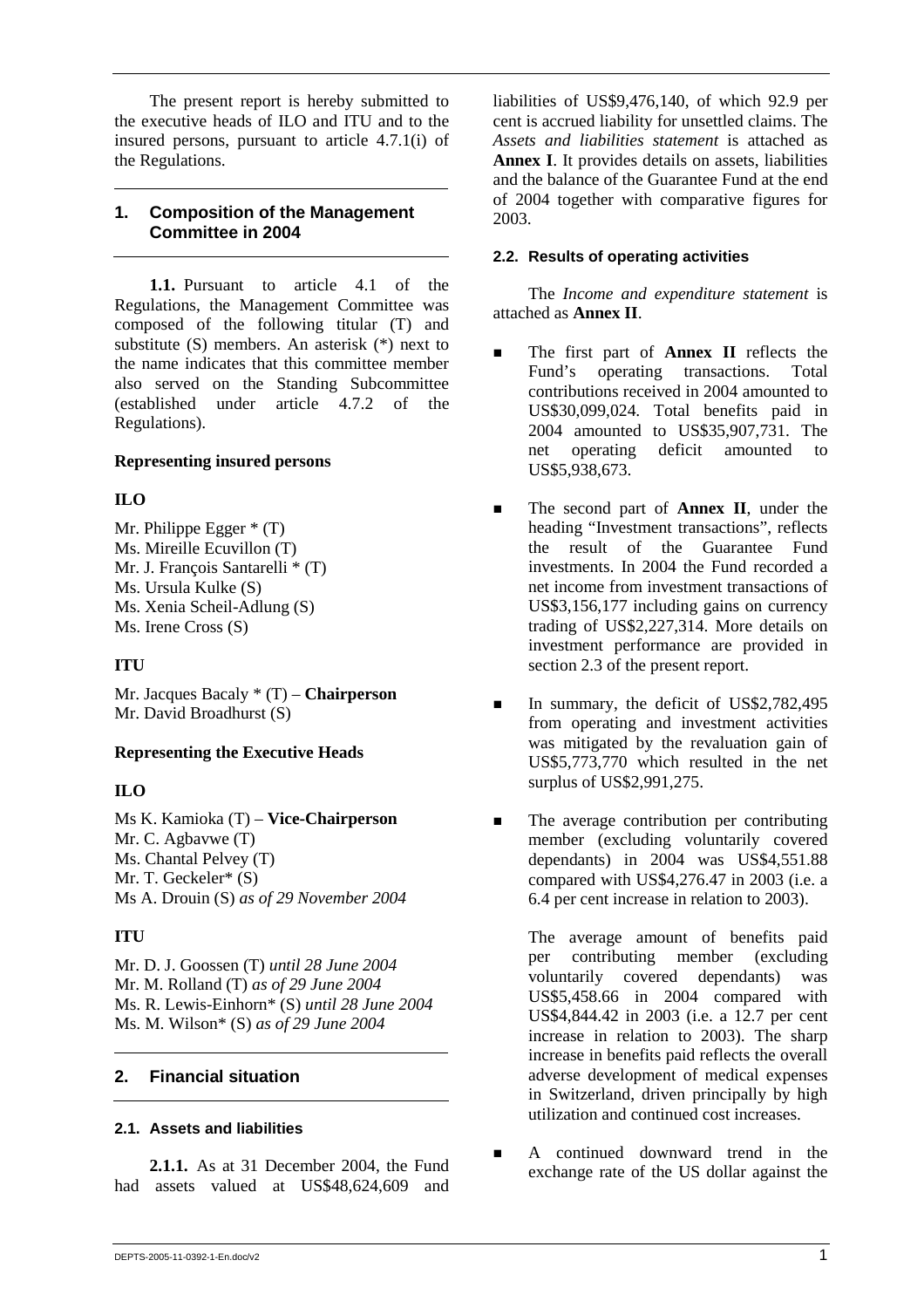Swiss franc had an additional impact on the Fund's operating result. The average exchange rate of the US dollar to the Swiss franc moved from 1.35 in 2003 to 1.25 in 2004, representing a 7.41 per cent downward shift in the exchange rate.

## **2.3. Investments**

**2.3.1.** With effect from November 2003, by decision of the Management Committee, management of the SHIF's investment portfolio became the sole responsibility of Crédit Suisse Asset Management Ltd. CSAM) of London. CSAM was originally appointed as manager in 1991.

**2.3.2.** The portfolio is composed mainly of medium- and long-term fixed income securities and is 100 per cent hedged to the Swiss franc, although investments are held in a variety of currencies.

**2.3.3.** As at 31 December 2004, the book value of the portfolio was US\$48,290,888, whilst its market value was US\$47,303,953.

- The investment-base currency is the Swiss franc although the accounting currency for the Fund is the US dollar. The dollar figure quoted for externally managed portfolios therefore depends on the exchange rates used to convert year-end balances (US\$1 = CHF 1.30 at 31 December 2003, US\$1 = CHF 1.14 at 31 December 2004).
- ! Investment performance for the year 2004 based on market values and expressed in Swiss francs was approximately 3.58 per cent. Management fees charged were a fixed percentage of the market value of the portfolio, paid quarterly in arrears.

# **2.4. Guarantee Fund**

**2.4.1.** Article 3.8 of the Regulations sets the level of the Guarantee Fund at between onesixth ( $=$  six months) and one-half ( $= 18$  months) of Fund expenditure over the previous three financial years.

■ The Guarantee Fund balance amounted to US\$39,148,470 at year-end of 2004 compared with US\$36,157,195 at year-end 2003 (**see Annex III**). Thus, the level of the Guarantee Fund at 31 December 2004 remains above the statutory minimum level of US\$15,172,027. At US\$8,800,000, accrued liability for unsettled claims remained level compared with 2003. This, along with the net 2004 surplus of US\$2,991,275 had a positive impact on the 2004 Guarantee Fund balance.



## **2.5. Accrued liability for unsettled claims**

**2.5.1.** It has been the practice to establish accrued liability for unsettled claims, given that the Fund's financial reporting for the operational activities is done on a cash basis rather than on an accrual basis. This liability was set at US\$8,800,000 at the end of 2003 (same as was set at the end of 2002). This amount appears under item 2 of liabilities in the *Assets and liabilities statement* (**Annex I**) as "Accrued liability for unsettled claims".

**2.5.2.** The table hereunder provides details concerning the amount of benefits paid in 2004 for expenses incurred in previous years. This shows that the accrued liability established at the end of the year 2003 was sufficient to cover the claims incurred in 2003, settled in 2004. It is considered, therefore, that there is no need to revise this amount for the time being.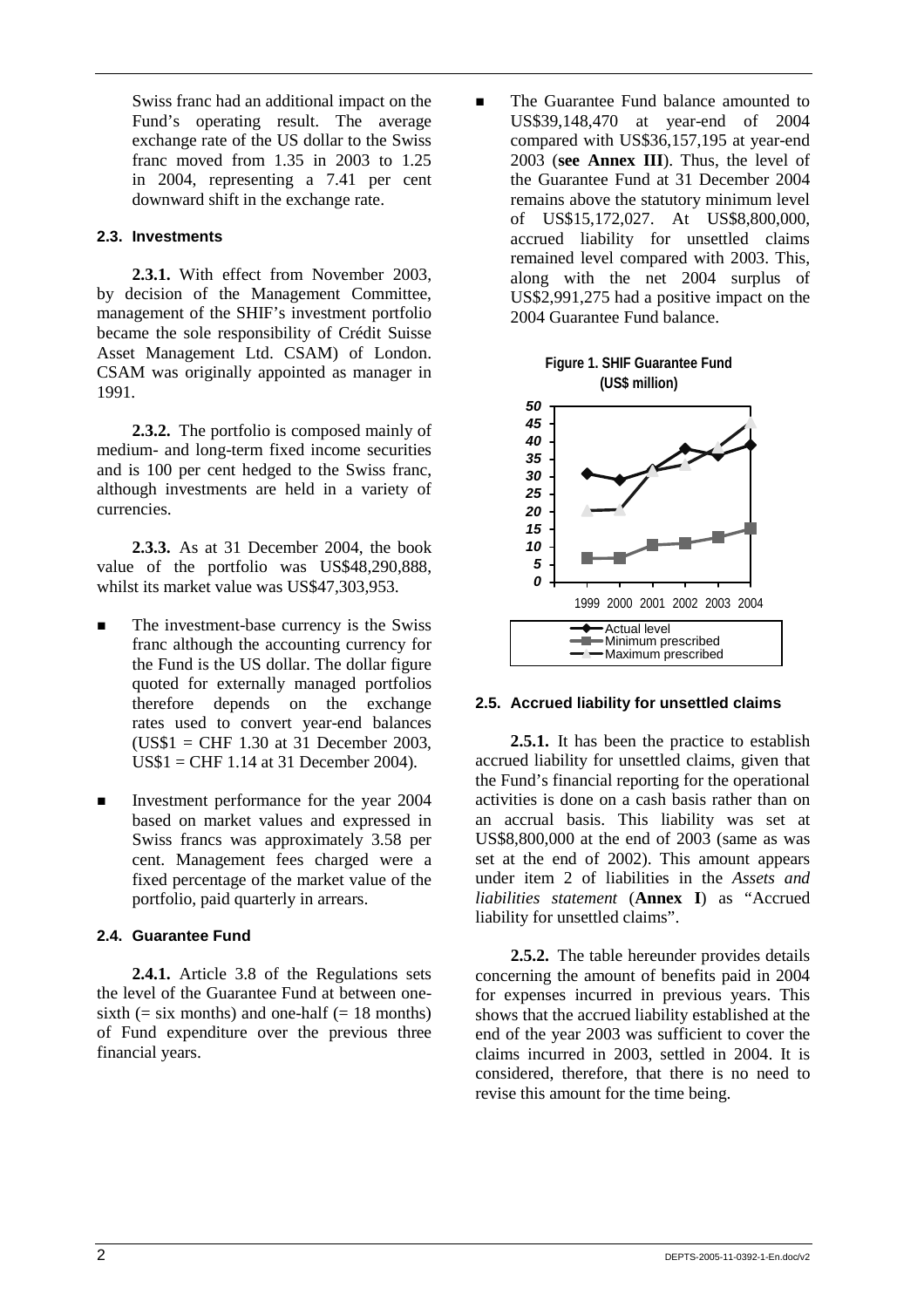| Figure 2. Summary of benefits paid in 2004 for |
|------------------------------------------------|
| expenses incurred in previous years            |

| Year of treatment                          | Benefits paid in<br>2004 in US\$ |
|--------------------------------------------|----------------------------------|
| 2000                                       | 6408                             |
| 2001                                       | 18 803                           |
| 2002                                       | 155 965                          |
| 2003                                       | 7 727 502                        |
| Total                                      | 7 908 678                        |
| Total accrued liability at the end of 2003 | 8 800 000                        |

## **3. Trends in membership**

### **3.1. Overall trend**

**3.1.1.** The total number of persons insured on 31 December 2004 was 12,442 as against 12,085 on 31 December 2003 (excluding voluntarily covered dependants).

**Figure 3. Number of insured persons 1985-2004 (excluding voluntarily covered dependants)** 



**3.1.2.** This membership was composed of 6,238 contributing members and 6,204 automatically covered dependants (see **Annex V** for details). The percentage of distribution of insured persons between the ILO and ITU was respectively 75.9 per cent and 24.1 per cent .The proportion of members who are retired persons remained stable and stood at 40.7 per cent of all contributing members in 2004.



### **3.2. Automatically covered dependants**

**3.2.1.** The number of dependants stood at 6,204 in 2004 as against 6,029 in 2003. The number of automatically covered dependants per active contributing member was 1.30 in 2003 and 1.32 in 2004, whereas the 2004 figure for retired contributing members remained identical to the 2003 figure of 0.53.

## **3.3. Voluntarily covered dependants**

**3.3.1.** The number of voluntarily covered dependants stood at 740 at the end of 2004. A summary of the annual and cumulative results of this group for the years 1997 through 2004 is set out in **Annex IV**. Under article 3.5 of the Fund's Regulations, contribution rates in respect of voluntarily covered dependants have to be set so as to make this group self-supporting, with no contribution being paid by the organizations for this category of insured persons. The increase in the contribution rates effective 1 July 2004 translated into a 108 per cent year-end loss ratio, a significant improvement over the 2003 yearend loss ratio of 120 per cent.

## **4. Benefits statistics**

### **4.1. Trends in expenditure**

**4.1.1.** The *total benefits paid* amounted to US\$35,907,731 in 2004 compared with US\$31,040,332 in 2003. Benefits paid showed an increase of 15.7 per cent. The increase in the amount of benefits paid is the main consequence of high utilization rate by beneficiaries and also reflects the aging of insured members and the increase in health costs in Switzerland. Benefits paid in reimbursement of costs incurred in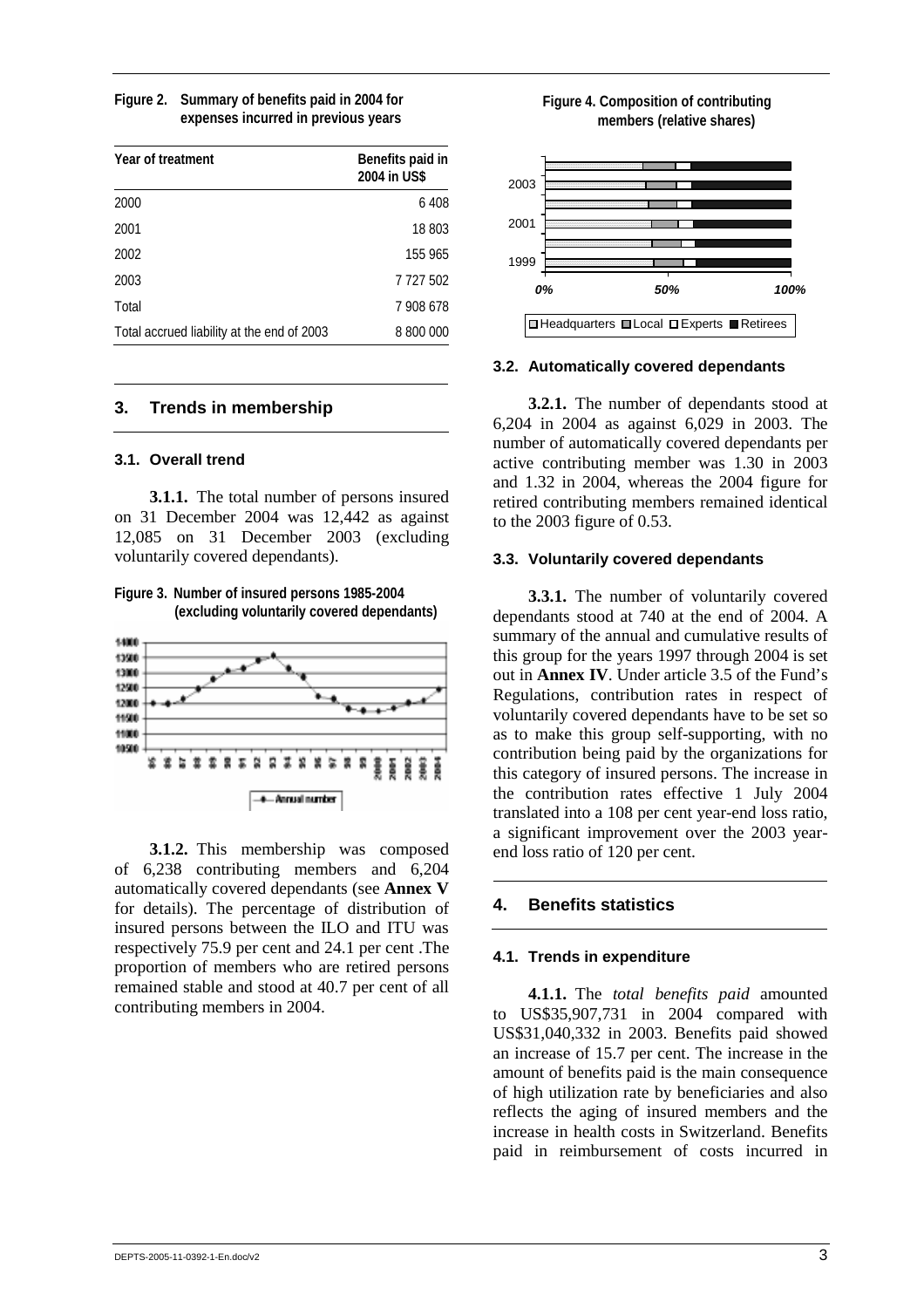Switzerland represent almost two-thirds of the total, as reflected in figure 5.

**Figure 5. Distribution by providing country for reimbursements made in 2004**



- In 2004 the benefits paid per contributing member (excluding voluntarily covered persons) amounted to US\$5,458.66. The benefits paid per insured person (excluding voluntarily covered persons) amounted to US\$2,736.79.
- **If The 2004 loss ratio for the headquarters'** officials and field staff category of insured person was 85.4 per cent, versus 84.2 per cent in 2003. That for the experts' category was 79.2 per cent, versus 67.8 per cent in 2003. That for the retirees' category was 165.6 per cent, versus 154.1 per cent in 2003.
- **In** Medical care provided in hospitals constituted the single largest item of expenditure, accounting for 29.9 per cent of the 2004 total. Doctors' fees constituted the second largest item of expenditure, amounting to 12.9 per cent of the 2004 total. The third largest item of Fund expenditure was medication, amounting to 11.9 per cent of the 2004 total, followed closely by dental care 10 per cent of the 2004 total.
- The detailed expenditure items are presented as per type of reimbursable benefits according to the Schedule of benefits in **Annex VI**. The amount of benefits paid sorted according to the three major categories of expenditure (inpatient care, outpatient care and dental care) is presented in figure 6.

 The **inpatient** category comprises the benefits for all types of institutional care. This relates in particular to hospitalization

for treatment, examination or diagnosis, nursing care, post-operative convalescence and cures, including accommodation and medical care.

 The **outpatient** category comprises doctors' fees, psychiatry and psychoanalysis, medical imagery, laboratory tests, prescribed medications, physiotherapy.





## **4.2. Supplementary benefits**

**4.2.1.** Pursuant to article 2.5 of the Regulations, the Fund pays supplementary benefits to members who have incurred expenditure above a US dollar threshold per family per year. The amount of supplementary benefits paid in 2004 was US\$2,357,505 compared with US\$1,811,161 in 2003. This increase is due to the continued weakness of the US dollar against the Swiss franc, which made it possible for a larger number of insured persons residing in Switzerland to reach the US dollarbased threshold for supplementary benefits.

## **4.3. Maximum annual liability and most expensive claims**

**4.3.1.** In the course of the year under review, 63 families submitted claims for approved medical expenses totalling between US\$50,000 and US\$74,999. Twenty-seven families submitted claims for approved medical expenses totalling between US\$75,000 and US\$99,999. Seventeen families submitted claims for approved medical expenses exceeding US\$100,000.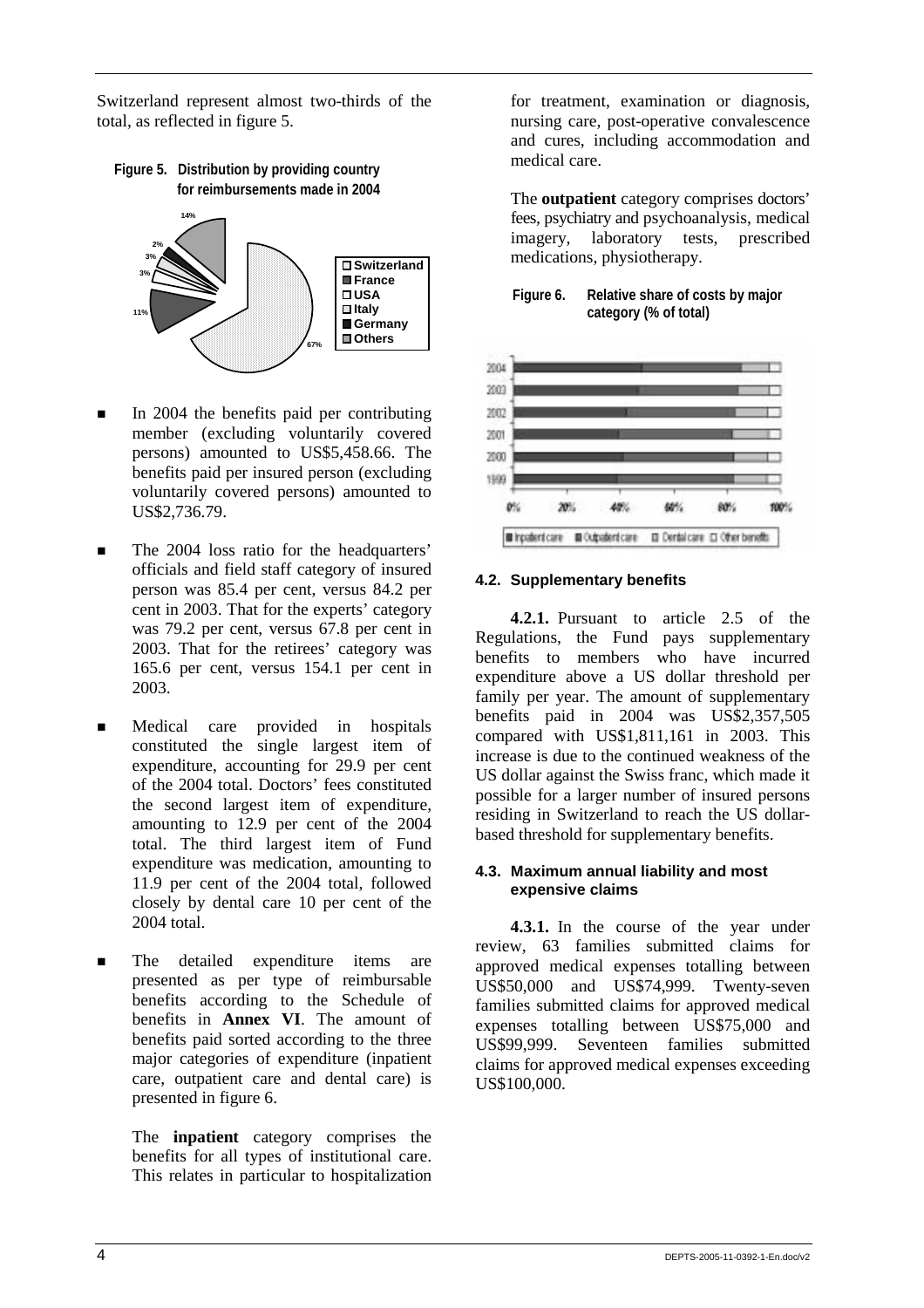**4.3.2.** Benefits paid to families (107 families in the year under review) submitting claims for approved medical expenses in excess of US\$50,000 totalled US\$8.9 million in 2004. This represents in increase of 43.5 per cent over 2003 and 140.5 per cent over 2002.

**4.3.3.** In 2004, the Fund's maximum annual liability per family remained set at US\$150,000. Seven families submitted claims for approved medical expenses exceeding the Fund's maximum annual liability. One family submitted claims for approved medical expenses exceeding US\$200,000 and two families submitted claims for approved medical expenses exceeding US\$300,000.

**4.3.4.** The Management Committee approved all expenditures in excess of the Fund's maximum annual liability per family.

# **5. Administration**

- ! **Fund secretariat** Mr. Satoru Tabusa (Chief of the Policy and Administration Branch in the ILO Human Resources Development Department) continued in his position as acting Executive Secretary of the SHIF during 2004. Mr. Luca Bormioli continued in his position as officer-incharge of the day-to-day operations of the secretariat. The Management Committee renewed efforts to fill the vacant Executive Secretary position in 2004 and selected the executive search firm Korn Ferry to assist. Mr. Clifford Kunstler was recruited as Executive Secretary, beginning 1 February 2005.
- **Medical Adviser** In the course of the year under review, the Management Committee decided that the role of SHIF Medical Adviser should be separated from that of the Organization's (ILO and ITU) Medical Adviser and that a Medical Adviser be appointed solely for SHIF. The Management Committee also decided that, in the interest of maintaining confidentiality, SHIF medical and claims files be separated from the administrative medical files and used to conduct Fund business only and not be shared with the Organizations, for example in connection with a staff compensation claim.

 Based on a proposal submitted by the secretariat and pursuant to article 4.13 of the Fund's Regulations, the Management Committee appointed Doctor J. Hardiman as the Fund's Medical Adviser. Dr. Hardiman was recruited as an ILO external collaborator with the prior approval of the Executive Heads of the ILO and ITU.

- ! **Audit** Pursuant to article 4.14 of the SHIF Regulations, the United Kingdom National Audit Office and Swiss Federal Audit Office have been jointly appointed the SHIF's External Auditors for an initial period of three years, commencing with the audit of the 2004 financial year. The 2004 External Audit was not completed at the time of publishing. The figures included in the present report are therefore unaudited.
- **Example 1 Claims settlement** During the period under review, the Fund's claims processing units continued to operate on a no-backlog basis. The Fund's Claims Adjusters processed 48,543 claims (ILO, ITU and TURIN combined) in 2004, up 3.5 per cent from 46,915 in 2003. They examined a total of 143,799 invoices.
- ! **IRIS implementation** The secretariat was actively involved in the preparatory work for the 2005 IRIS deployment with respect to the IRIS-HIIS interfacing.
- ! **Activities of the Management Committee –** The Management Committee met five times in 2004. It monitored the functioning of the secretariat and the Fund's financial situation. The following issues are worth highlighting in view of their importance:
	- **Financial equilibrium:** The Management Committee continued to closely monitor the Fund's financial situation and examined, on the basis of proposals made by its Working Group, various measures to propose to the Members and the Organizations in preparation for the coming two biennia. The Management Committee was informed about the Administrations' proposed budget increases relative to the employers' shares of contributions for the coming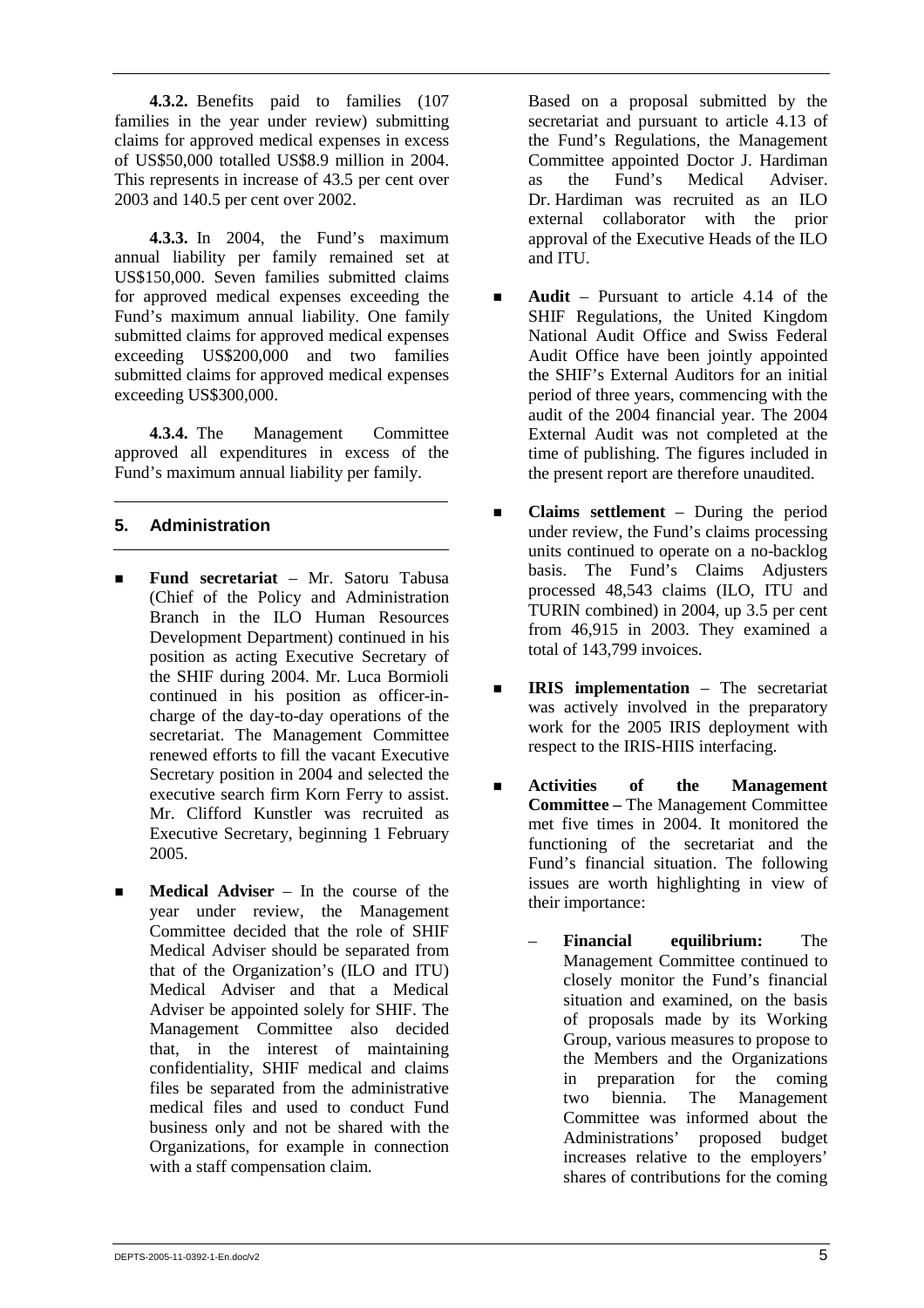biennium. These are expected to prove adequate to meet minimum Guarantee Fund requirements in 2006 and 2007. However, the Management Committee noted that additional contribution adjustments will be required for the 2008-09 biennium.

- **Actuarial study:** The management Committee appointed Hewitt Associates S.A. as Actuaries to carry out a study into the long-term financial trends of the Fund. The Actuaries found that a 54 per cent increase in contribution rates would be necessary to ensure the Fund's financial equilibrium in the long run. This finding was taken into consideration by the Management Committee's working group on the Fund's financial equilibrium.
- **Schedule of benefits:** In view of the continued increase in health-care costs in Switzerland and the continued weakness of the US dollar against the Swiss franc, the Management Committee decided that, as from 1 April 2004, Code 2.2 of the Schedule of Benefits should be modified to include Switzerland in the same maximum approved expenses category as Canada and the United States.
- **Voluntarily covered dependants:** contribution rates in respect of voluntarily covered dependants were reviewed. The Management Committee decided to increase the contributions as from 1 July 2004. Monthly contributions were increased from US\$120 to US\$170 for children, from US\$320 to US\$360 for spouses and from US\$530 to US\$700 for

parents and parents-in-law. The Management Committee resolved to apply another rate increase from 1 July 2005 should the 2004 rate increase prove insufficient to comply with article 3.5 of the Regulations.

- **Agreements with health-care providers:** (at headquarters) the Fund's secretariat continued to foster cooperation with its counterparts at CERN, UNOG, WHO and WIPO in negotiating with health-care providers. A new agreement with Clinique La Colline was finalized for implementation in 2005. An agreement with Hôpital de la Tour has been renewed for 2005 with some improvements over earlier agreements.
- **IRIS-HIIS Integration:** The Management Committee actively sought assurance from IRIS Project that the transition to IRIS will be implemented with minimum interruption to SHIF services. A meeting with IRIS Project representatives was held on 23 June 2004 to address the Management Committee's concerns.

# **5.1. Activities of the Standing Subcommittee**

**Exercise I Special cases:** Special cases correspond to situations which require interpretation of the Regulations and Administrative Rules, or which call for exceptions thereto, in accordance with articles 1.7 or 2.2(3) of the SHIF Regulations. They are studied by the Standing Subcommittee, which reports to the Management Committee. The Standing Subcommittee met once in 2004 and dealt with five special cases.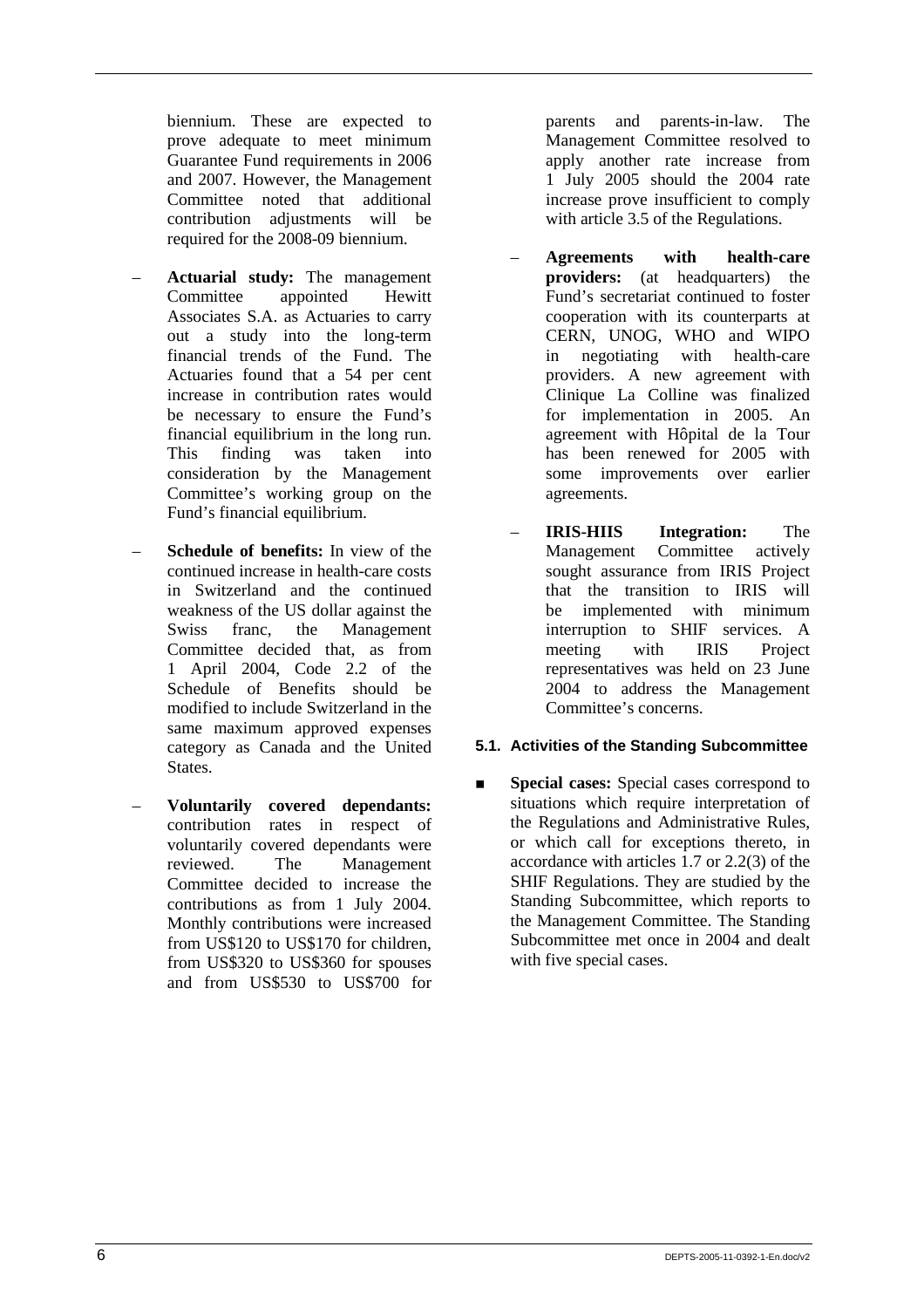Two special cases required that the Subcommittee focus on Codes 2.6 (Longterm nursing services at home) and 6 (Transport costs) of the Schedule of Benefits. Although the Subcommittee found no grounds for exceptional reimbursement of excluded non-medical care or non-covered transport costs under these codes, it did propose that the Management Committee revisit the wording of Code 6.

**Fraud:** During the period under review, two members were found to have submitted fraudulent insurance claims. The Management Committee decided to apply a sanction of forfeiture of entitlement to benefits as per article 2.11 ("Forfeiture and suspension of benefits") of the SHIF Regulations.

Jacques Bacaly, Chairperson.

Clifford Kunstler, Executive Secretary.

Geneva, 3 October 2005.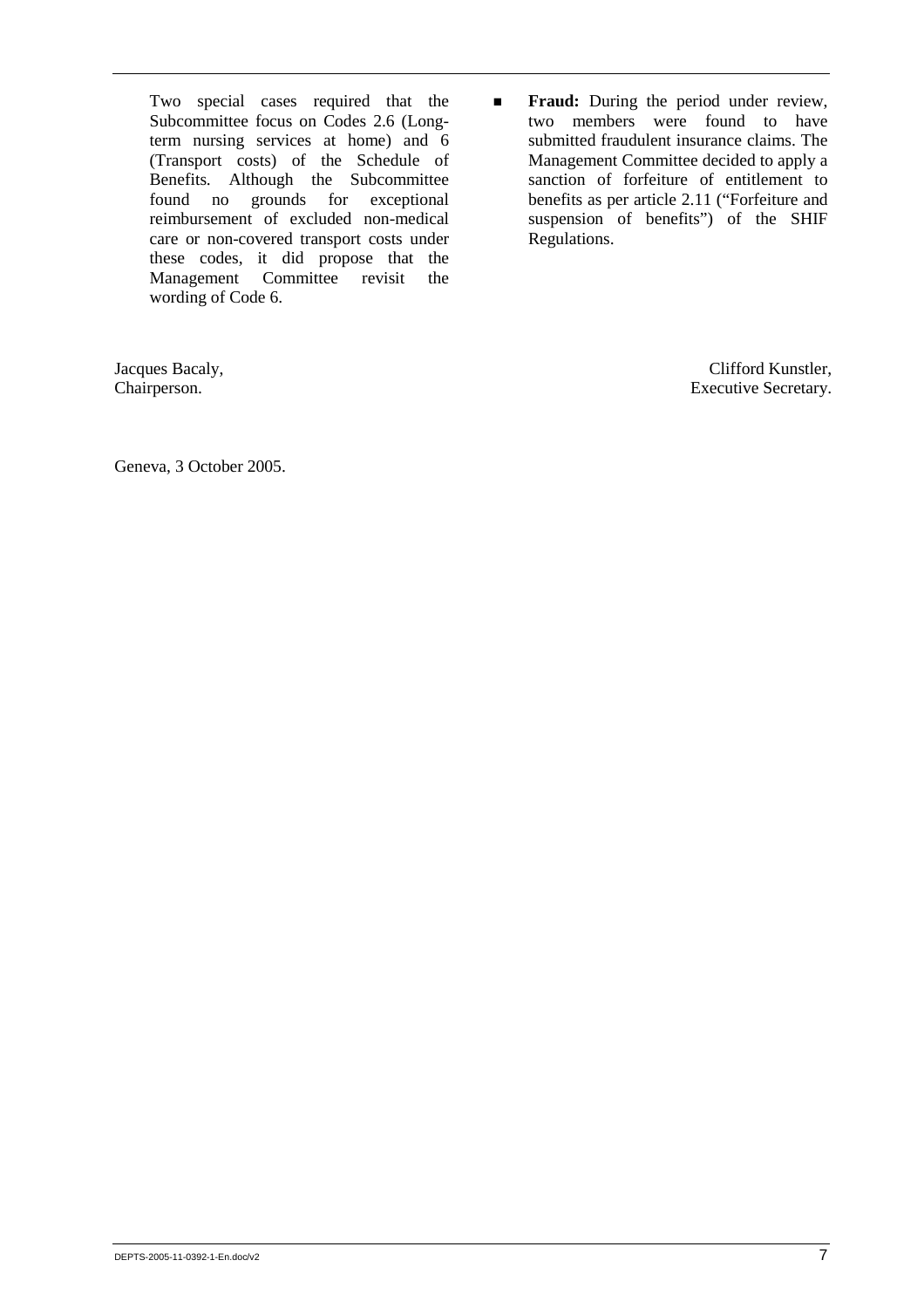## ANNEX I

### **ILO-ITU Staff Health Insurance Fund Assets and Liabilities Statement as at 31 December 2004**

## **(in US dollars)**

| <b>ASSETS</b>              |                                                 | <b>ILO</b>         | <b>ITU</b>            | <b>Total 2004</b>                | <b>Total 2003</b>        |
|----------------------------|-------------------------------------------------|--------------------|-----------------------|----------------------------------|--------------------------|
| 1. Cash                    | Term deposits                                   |                    | 199,497               | 199,497                          | 5,238,794                |
| 2. Debtors                 | Advances and other Accounts Receivable          | 125,429            | 8,796                 | 134,224                          | 127,458                  |
| 3. Investments             | <b>Held with CSAM</b><br>Held with JPMF         |                    | 34,655,048 13,635,840 | 48,290,888                       | 40,138,404<br>(278, 605) |
|                            | <b>TOTAL</b>                                    |                    |                       | 34,780,477 13,844,133 48,624,609 | 45,226,053               |
| <b>LIABILITIES</b>         |                                                 |                    |                       |                                  |                          |
| 1. Creditors               | Prepaid contributions<br>Other creditors        | 322,590<br>353,550 |                       | 322,590<br>353,550               | 268,857                  |
|                            | 2. Accrued liability for unsettled claims       | 6,300,000          | 2,500,000             | 8,800,000                        | 8,800,000                |
|                            | <b>TOTAL</b>                                    | 6,976,140          | 2,500,000             | 9,476,140                        | 9,068,857                |
|                            | <b>EXCESS OF ASSETS OVER LIABILITIES</b>        |                    |                       | 27,804,337 11,344,133 39,148,470 | 36,157,195               |
| <b>SHIF Guarantee Fund</b> |                                                 |                    |                       |                                  |                          |
|                            | Balance brought forward from previous year      |                    |                       | 25,574,209 10,582,985 36,157,194 | 37,824,157               |
|                            | Total Surplus/(Deficit) for the year            | 2.230.128          | 761.147               | 2,991,275                        | (1,666,962)              |
|                            | <b>Balance of GUARANTEE FUND at 31 December</b> |                    |                       | 27,804,337 11,344,133 39,148,470 | 36, 157, 195             |

THESE FIGURES ARE SUBJECT TO AUDIT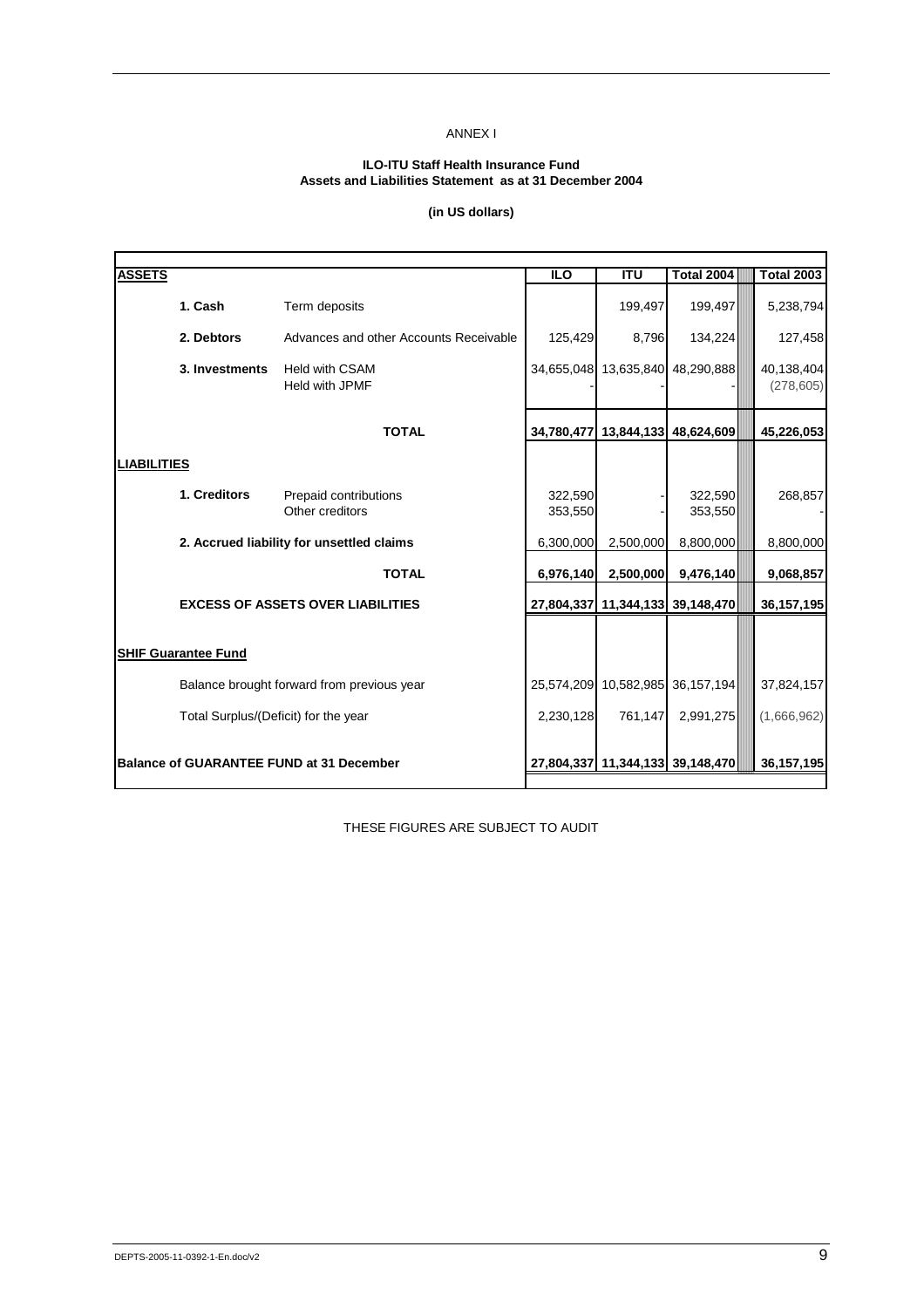## ANNEX II

### **ILO-ITU Staff Health Insurance Fund Income and Expenditure Statement for the year ended 31 December 2004**

### **(in US dollars)**

| <b>OPERATING TRANSACTIONS</b>                                                       |                                                                                                                     | $\overline{10}$                                                                     | <b>ITU</b>                                                                      | <b>Total 2004</b>                                                                   | <b>Total 2003</b>                                                                   |
|-------------------------------------------------------------------------------------|---------------------------------------------------------------------------------------------------------------------|-------------------------------------------------------------------------------------|---------------------------------------------------------------------------------|-------------------------------------------------------------------------------------|-------------------------------------------------------------------------------------|
| 1. Contributions<br>received                                                        | <b>Active Staff</b><br>Organizations<br>Experts<br>Organizations<br>Retired/survivors<br>Organizations<br>Voluntary | 5,272,741<br>5,146,185<br>669,547<br>630,204<br>3,035,063<br>6,070,126<br>1,185,392 | 2,114,632<br>2,031,404<br>99,474<br>99,474<br>1,075,253<br>2,150,507<br>519,022 | 7,387,372<br>7,177,589<br>769,021<br>729,679<br>4,110,317<br>8,220,633<br>1,704,414 | 6,804,062<br>6,649,980<br>693,002<br>660,833<br>3,696,817<br>7,393,634<br>1,415,079 |
|                                                                                     | <b>TOTAL CONTRIBUTIONS</b>                                                                                          | 22,009,258                                                                          | 8,089,766                                                                       | 30,099,024                                                                          | 27,313,406                                                                          |
| 2. Benefits paid                                                                    | <b>Active Staff</b><br>Experts<br>Retired/survivors<br>Voluntary                                                    | 8,557,258<br>1,110,407<br>15,190,947<br>1,263,963                                   | 3,881,652<br>77,117<br>5,233,770<br>592,617                                     | 12,438,910<br>1,187,525<br>20,424,717<br>1,856,579                                  | 11,328,368<br>917,568<br>17,091,904<br>1,702,492                                    |
|                                                                                     | <b>TOTAL BENEFITS</b>                                                                                               | 26,122,575                                                                          | 9,785,156                                                                       | 35,907,731                                                                          | 31,040,332                                                                          |
| 3. Net Surplus/(Deficit) in Contributions Income<br>over Benefits paid              |                                                                                                                     | (4, 113, 317)                                                                       | (1,695,390)                                                                     | (5,808,707)                                                                         | (3,726,926)                                                                         |
| 4. Increase/(Decrease) in accrued liability for<br>unsettled claims                 |                                                                                                                     |                                                                                     |                                                                                 |                                                                                     | 2,600,000                                                                           |
| 5. Exchange gains/(losses)                                                          |                                                                                                                     | (79, 152)                                                                           | (50, 813)                                                                       | (129, 966)                                                                          | (91, 925)                                                                           |
|                                                                                     | 6. Net operating surplus/(deficit)                                                                                  |                                                                                     | (1,746,203)                                                                     | (5,938,673)                                                                         | (6,418,851)                                                                         |
| <b>INVESTMENT TRANSACTIONS</b>                                                      |                                                                                                                     |                                                                                     |                                                                                 |                                                                                     |                                                                                     |
| 7. Interest & other income received<br>8. Capital gains/(losses) on investment sold | Sub-total                                                                                                           | 988,745<br>(201, 856)<br>786,889                                                    | 378,957<br>(78, 501)<br>300,456                                                 | 1,367,702<br>(280, 357)<br>1,087,345                                                | 1,630,378<br>199,115<br>1,829,493                                                   |
| 9. Gains/(losses) on currency trading:<br>On revaluation                            | On purchase and sales                                                                                               | 1,603,667                                                                           | 623,648                                                                         | 2,227,314                                                                           | (2,098,713)                                                                         |
|                                                                                     | Sub-total                                                                                                           | 1,603,667                                                                           | 623,648                                                                         | 2,227,314                                                                           | (2,098,713)                                                                         |
|                                                                                     | <b>Total investment income</b>                                                                                      | 2,390,555                                                                           | 924,104                                                                         | 3,314,659                                                                           | (269, 220)                                                                          |
| 10. Expenditure:<br>Sundry expenses                                                 | Investment management fees<br><b>Total investment expenditure</b>                                                   | 111,383<br>3,783<br>115,166                                                         | 43,316<br>43,316                                                                | 154,698<br>3,783<br>158,482                                                         | 130,138<br>11,565<br>141,703                                                        |
| 11. Net income/(loss) on investments                                                |                                                                                                                     | 2,275,389                                                                           | 880,788                                                                         | 3,156,177                                                                           | (410, 923)                                                                          |
| 12. Net surplus/(deficit)                                                           |                                                                                                                     | (1, 917, 080)                                                                       | (865, 415)                                                                      | (2,782,495)                                                                         | (6,829,774)                                                                         |
|                                                                                     | 13. Revaluation gain/(loss) on assets & liabilities                                                                 | 4,147,208                                                                           | 1,626,562                                                                       | 5,773,770                                                                           | 5,162,812                                                                           |
|                                                                                     | <b>NET RESULT FOR THE YEAR</b>                                                                                      | 2,230,128                                                                           | 761,147                                                                         | 2,991,275                                                                           | (1,666,962)                                                                         |

THESE FIGURES ARE SUBJECT TO AUDIT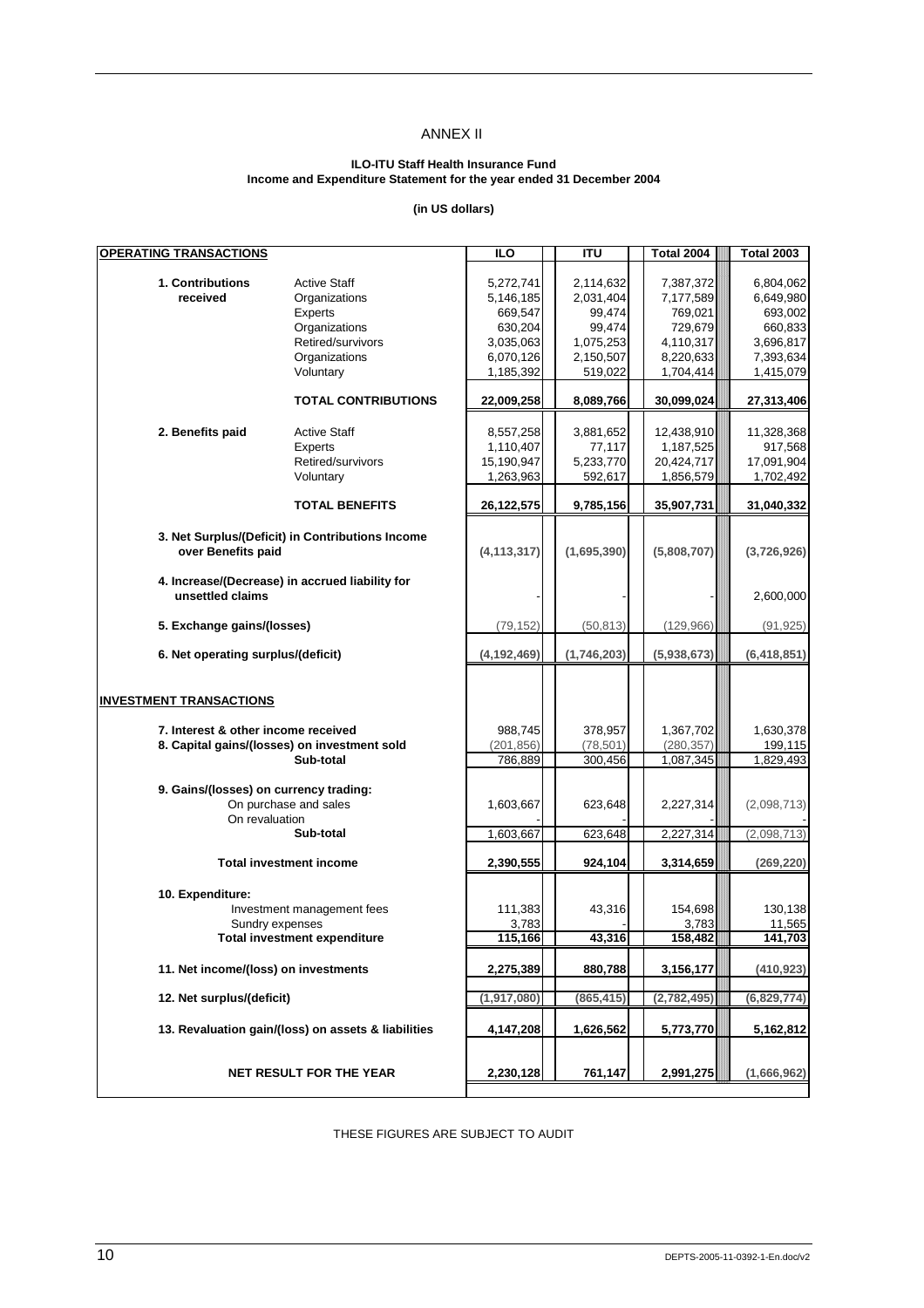| Année comptable / Accounts year                                                                                                                                                                                                                                                   | 1999       | 2000       | 2001       | 2002       | 2003       | 2004       |
|-----------------------------------------------------------------------------------------------------------------------------------------------------------------------------------------------------------------------------------------------------------------------------------|------------|------------|------------|------------|------------|------------|
| Fonds de garantie / Guarantee Fund                                                                                                                                                                                                                                                | 30 963 757 | 29 184 544 | 32 050 022 | 37 824 157 | 36 157 195 | 39 148 470 |
| Prestations versées / Benefit expenditure                                                                                                                                                                                                                                         | 20 676 071 | 21 069 924 | 21 816 590 | 24 084 102 | 31 040 332 | 35 907 731 |
| Niveau Minimum statutaire / Minimum level                                                                                                                                                                                                                                         | 6 806 864  | 6 928 843  | 10 593 764 | 11 161 769 | 12 823 504 | 15 172 027 |
| Niveau Maximum statutaire / Maximum level                                                                                                                                                                                                                                         | 20 420 593 | 20 786 530 | 31 781 293 | 33 485 308 | 38 470 522 | 45 516 082 |
| Ratio niveau effectif /niveau maximal<br>Ratio: actual level / maximum level                                                                                                                                                                                                      | 1.52       | 1.40       | 1.01       | 1.13       | 0.93       |            |
|                                                                                                                                                                                                                                                                                   |            |            |            |            |            |            |
| Taux de change CHF / US\$ en fin d'année<br>CHF / US\$ exchange rate at year end<br>* Traduit en franc suisse, le niveau du Fonds s' élève à 47 004 353 CHF au 31.12.2003 contre CHF 44 629 255 au 31.12.2004 (US\$ 1= CHF 1.30 au 31.12.2003 ; US\$ 1 = CHF 1.14 au 31.12.2004). | 1.59       | 1.76       | 1.65       | 1.49       | 1.30       |            |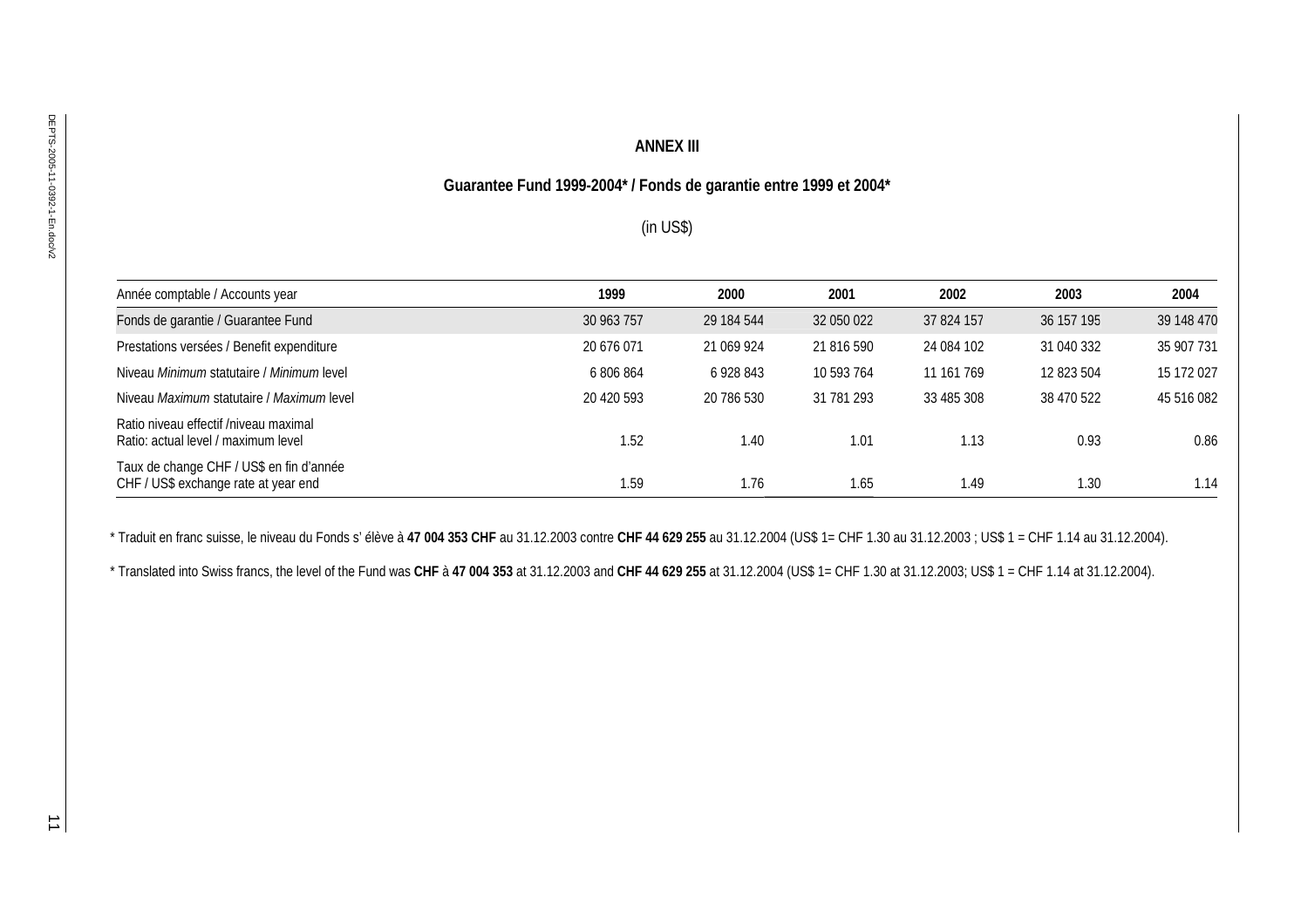## **ANNEX IV**

## **Voluntarily covered dependants (VCD): Summary of annual and cumulative results 1997-2004**

# **Personnes à charge volontairement protégées (PVP): Récapitulation des résultats annuels et cumulatifs 1997-2004**

| Année /<br>Year | Nombre de PVP /<br>Number of VCD | Cotisations /<br>Contributions<br>(US\$) | Prestations /<br><b>Benefits</b><br>(US\$) | Solde /<br>Operational<br>balance<br>(US\$) | Résultats<br>cumulatifs /<br>Cumulative result | Prestations versées<br>par dollar cotisé /<br>Benefit paid per<br>dollar contributed |
|-----------------|----------------------------------|------------------------------------------|--------------------------------------------|---------------------------------------------|------------------------------------------------|--------------------------------------------------------------------------------------|
| 1997            | 551                              | 980 454                                  | 818 123                                    | 162 331                                     | 162 331                                        | 0.83                                                                                 |
| 1998            | 583                              | 1072319                                  | 865 139                                    | 207 180                                     | 369 511                                        | 0.81                                                                                 |
| 1999            | 637                              | 1 086 552                                | 957 017                                    | 129 535                                     | 499 046                                        | 0.88                                                                                 |
| 2000            | 661                              | 1 145 744                                | 1 301 601                                  | (155 857)                                   | 343 189                                        | 1.13                                                                                 |
| 2001            | 723                              | 1 249 596                                | 1 320 989                                  | (71395)                                     | 271 794                                        | 1.05                                                                                 |
| 2002            | 706                              | 1 315 628                                | 1 391 197                                  | (75569)                                     | 196 225                                        | 1.05                                                                                 |
| 2003            | 736                              | 1 415 079                                | 1 702 492                                  | (287 413)                                   | (91188)                                        | 1.20                                                                                 |
| 2004            | 740                              | 1 704 414                                | 1856579                                    | (152165)                                    | (243 353)                                      | 1.08                                                                                 |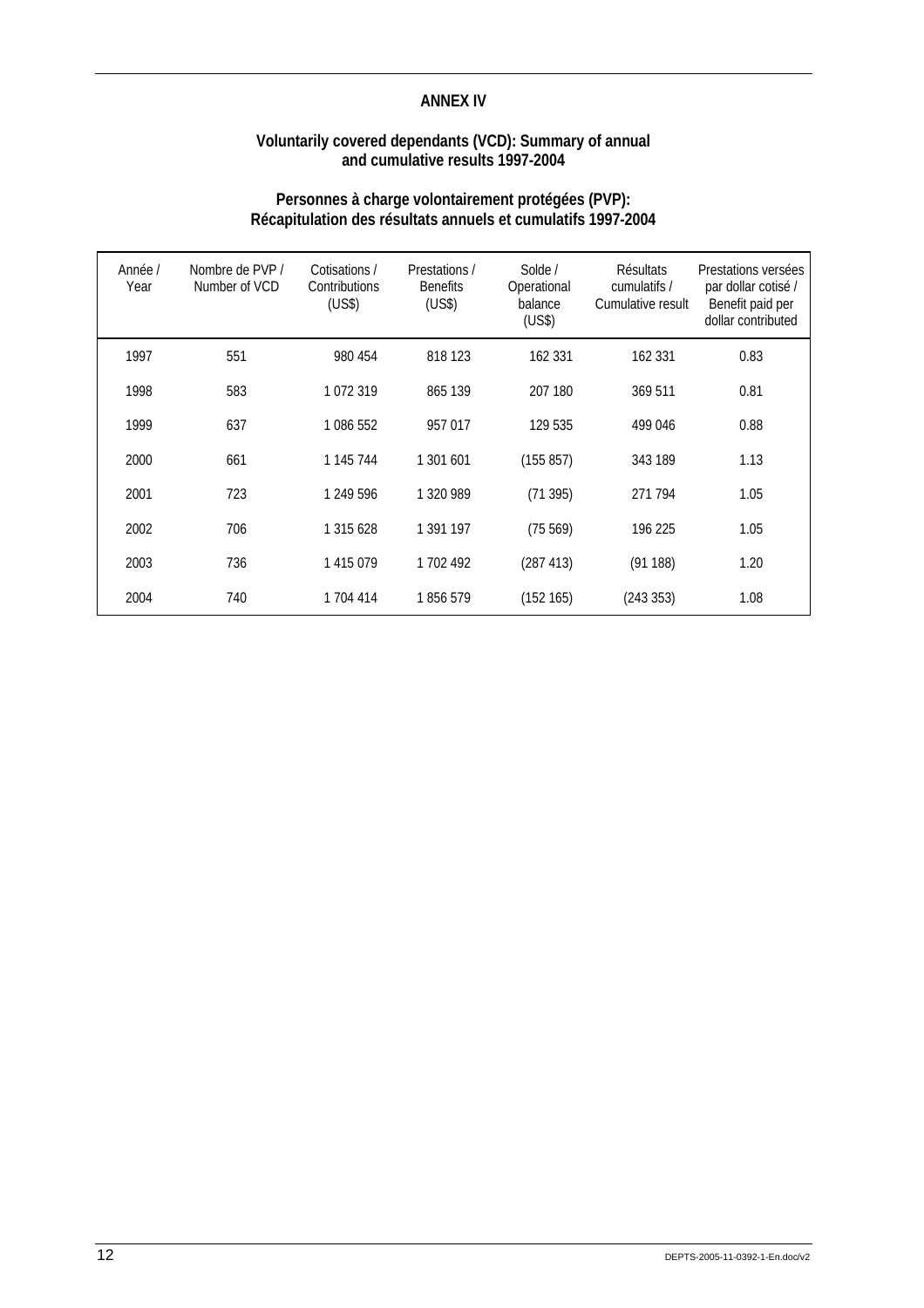| Catégorie/Category                                                     | Membres cotisants / Paying members |         |         |                   | Personnes à charge / Dependants |         |         |         | Total<br>(Personnes assurées / insured persons) |         |         |         |         |         |  |
|------------------------------------------------------------------------|------------------------------------|---------|---------|-------------------|---------------------------------|---------|---------|---------|-------------------------------------------------|---------|---------|---------|---------|---------|--|
| Moyenne de l'année/Year's average                                      | 2000                               | 2001    | 2002    | 2003              | 2004                            | 2000    | 2001    | 2002    | 2003                                            | 2004    | 2000    | 2001    | 2002    | 2003    |  |
| <b>ILO/BIT</b>                                                         |                                    |         |         |                   |                                 |         |         |         |                                                 |         |         |         |         |         |  |
| Siège/Headquarters                                                     | 1624                               | 1630    | 1569    | 1615              | 1678                            | 1985    | 1981    | 1882    | 1964                                            | 2097    | 3 6 0 9 | 3 6 1 1 | 3 4 5 1 | 3579    |  |
| Bureaux extérieurs/External offices                                    | 667                                | 622     | 669     | 733               | 804                             | 1 2 1 4 | 1 1 1 8 | 1 2 2 1 | 1 2 1 7                                         | 1 3 0 5 | 1881    | 1740    | 1890    | 1950    |  |
| Personnel de mission/Field project personnel                           | 292                                | 314     | 318     | 344               | 369                             | 363     | 409     | 434     | 414                                             | 434     | 655     | 723     | 752     | 758     |  |
| Anciens fonctionnaires et survivants/Former officials<br>and survivors | 1680                               | 1747    | 1793    | 1835              | 1886                            | 948     | 986     | 999     | 994                                             | 993     | 2628    | 2733    | 2 7 9 2 | 2829    |  |
| <b>TOTAL</b>                                                           | 4 2 6 3                            | 4 3 1 3 | 4 3 4 9 | 4527              | 4737                            | 4510    | 4 4 9 4 | 4536    | 4 589 4 829                                     |         | 8773    | 8807    | 8885    | 9 1 1 6 |  |
| <b>ITU/UIT</b>                                                         |                                    |         |         |                   |                                 |         |         |         |                                                 |         |         |         |         |         |  |
| Siège/Headquarters                                                     | 888                                | 900     | 918     | 862               | 801                             | 1028    | 1043    | 1054    | 1024                                            | 962     | 1916    | 1943    | 1972    | 1886    |  |
| Bureaux extérieurs/External offices                                    | 19                                 | 18      | 24      | 19                | 20                              | 23      | 19      | 29      | 26                                              | 24      | 42      | 37      | 53      | 45      |  |
| Personnel de mission/Field project personnel                           | 37                                 | 46      | 48      | 35                | 26                              | 73      | 95      | 103     | 68                                              | 43      | 110     | 141     | 151     | 103     |  |
| Anciens fonctionnaires et survivants/Former officials<br>and survivors | 571                                | 582     | 601     | 613               | 654                             | 318     | 320     | 336     | 322                                             | 346     | 889     | 902     | 937     | 935     |  |
| <b>TOTAL</b>                                                           | 1515                               | 1546    | 1591    | 1529              | 1501                            | 1 4 4 2 | 1477    | 1522    | 1440                                            | 1 3 7 5 | 2957    | 3023    | 3 1 1 3 | 2 9 6 9 |  |
| ILO-BIT/ITU-UIT                                                        |                                    |         |         |                   |                                 |         |         |         |                                                 |         |         |         |         |         |  |
| Siège/Headquarters                                                     | 2512                               | 2530    | 2 4 8 7 | 2477              | 2479                            | 3013    | 3024    | 2936    | 2988                                            | 3059    | 5525    | 5 5 5 4 | 5 4 2 3 | 5465    |  |
| Bureaux extérieurs/External offices                                    | 686                                | 640     | 693     | 752               | 824                             | 1 2 3 7 | 1 1 3 7 | 1 2 5 0 | 1 2 4 3                                         | 1 3 2 9 | 1923    | 1 7 7 7 | 1943    | 1995    |  |
| Personnel de mission/Field project personnel                           | 329                                | 360     | 366     | 379               | 395                             | 436     | 504     | 537     | 482                                             | 477     | 765     | 864     | 903     | 861     |  |
| Anciens fonctionnaires et survivants/Former officials<br>and survivors | 2 2 5 1                            | 2 3 2 9 | 2 3 9 4 | 2448              | 2 5 4 0                         | 1 2 6 6 | 1 3 0 6 | 1 3 3 5 | 1 3 1 6                                         | 1 3 3 9 | 3517    | 3635    | 3729    | 3764    |  |
| <b>TOTAL</b>                                                           | 5778                               | 5859    |         | 5 940 6 056 6 238 |                                 | 5952    | 5971    | 6058    | 6 0 29 6 204                                    |         | 11 730  | 11830   | 11 998  | 12 085  |  |